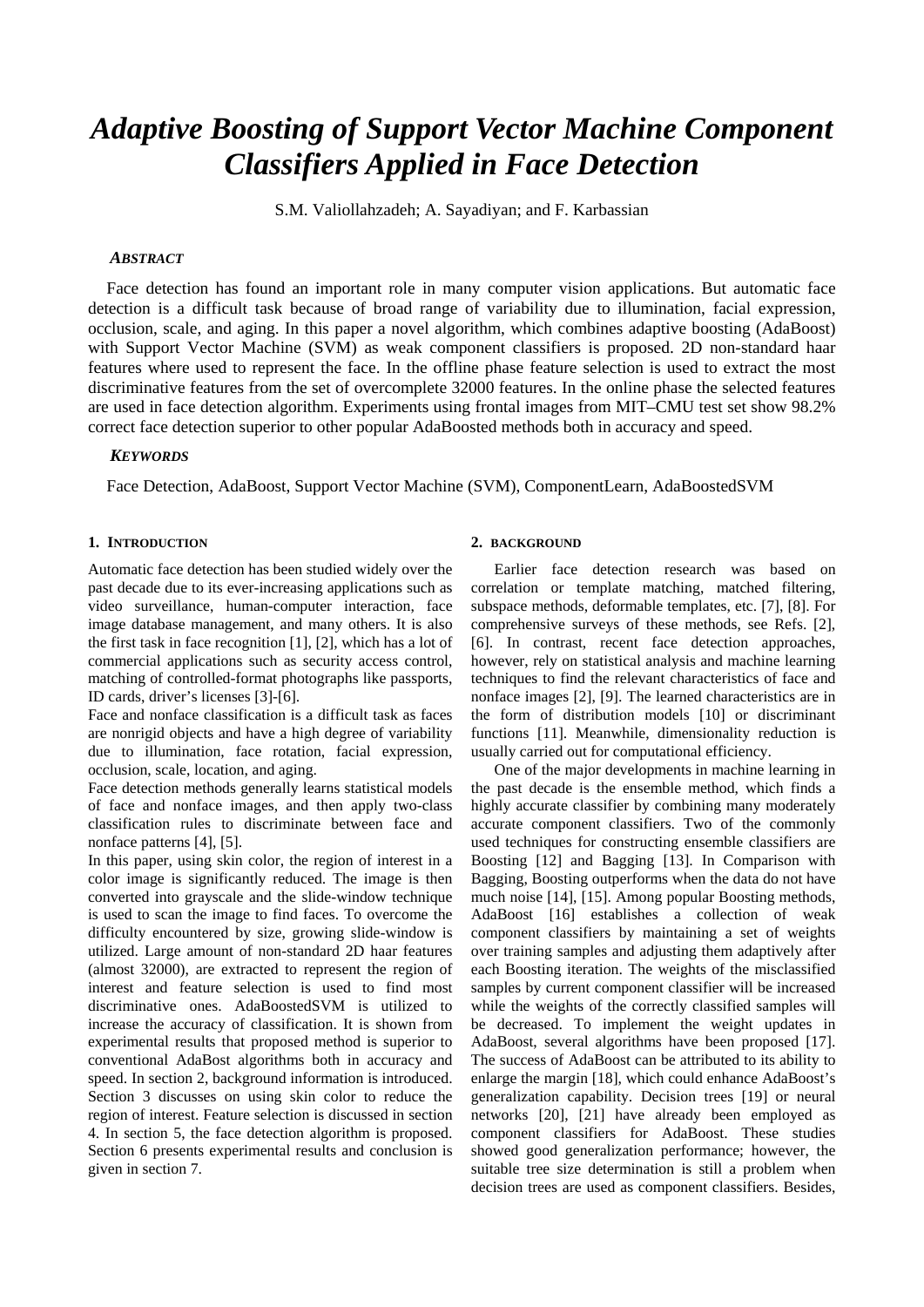controlling the complexity in order to avoid overfitting is also a problem, when Radial Basis Function (RBF) neural networks are used as component classifiers. Moreover, one has to decide the optimum number of centers and also sets the width values of the RBFs.

Diversity is known to be an important factor which affects the generalization accuracy of ensemble classifiers [17], [22]. Kuncheva [23] and Windeatt [24] proposed several methods to quantify the diversity. There is an accuracy/diversity dilemma in AdaBoost [19], i.e. the more accurate two component classifiers become, the less they can disagree with each other. Only when the accuracy and diversity are well balanced, can the AdaBoost demonstrate excellent generalization performance. This phenomenon in existing AdaBoost algorithms is not well studied yet.

Support Vector Machine (SVM) was developed based on the theory of Structural Risk Minimization [25]. Using a kernel trick to map the training samples from an input space to a high dimensional feature space, SVM finds an optimal separating hyperplane in the feature space and uses a regularization parameter, *C*, to control its model complexity, and training error. One of the popular kernels used by SVM is the RBF kernel, including a parameter known as Gaussian width, *σ*. In contrast to the RBF networks, SVM with the RBF kernel (RBFSVM in short) can automatically determine the number and location of the centers and the weight values [26]. Also, it can effectively avoid overfitting by selecting proper values of *C* and *σ*. From the performance analysis of RBFSVM, *σ* is a more important parameter compared to *C*. Although RBFSVM cannot learn well when a very low value of *C* is used, its performance largely depends on the  $\sigma$  value if a roughly suitable *C* is given. Therefore over a range of suitable *C*, the performance of RBFSVM can be conveniently altered by simply adjusting the value of *σ*.

#### **3. SKIN COLOR**

In order to assign each part of the image a probability of being face or not, one needs a reliable reference which must be adaptive with different color skins and to different lighting conditions. The RGB space representation of color images is not suitable for this aim. In RGB space, the triple component represents not only color but also luminance. Luminance may vary across a person's face due to ambient lighting and therefore is not a reliable measure for separating skin from nonskin.

Chromatic colors also known as pure colors can be effectively used to segment color images in many applications. The skin color distribution of different people is found to be clustered in a small area of chromatic color space. Skin color of different people is close and differs mainly in intensity [1].

In our algorithm for face detection, first the probability density function of human skin in chromatic color space is determined using samples of different races. As the skin color information is extracted from color images, the data is filtered using a low pass filter to reduce the noise effect. The skin color histogram can be

represented by a Gaussian model. Better performance will yield using GMM model to predict the histogram. Utilizing obtained histogram the likelihood of skin for any pixel is determined. Hence the skin color model transforms a color image into a grayscale where the gray value shows the likelihood of skin of the pixel.

Using an appropriate threshold, the grayscale image can be transformed into a binary image of skin and nonskin regions. This significantly reduces the region of interest in color images.

## **4. FEATURE SELECTION**

There are many motivations for using features rather than the pixels directly. One of the most common reasons is that feature-based systems operate much faster than the pixel-based systems. But selecting appropriate features to represent faces and proper classification of these features are two central issues to face detection systems.

In this paper, four types of 2D haar-like basis functions are used to build the feature pool [27]. More specifically three types of features have been used. Fig. 1 (a) and (b) show *two-rectangle features*. Their value is difference between the sums of pixels within two rectangular regions. The rectangular regions have the same size and are horizontally or vertically adjacent. A *three-rectangle* feature, shown in Fig. 1 (c), computes the sum of side rectangles minus the centered one. Finally a *four-rectangle feature*, shown in Fig. 1 (d), computes the difference between diagonal pairs of rectangles. The feature can be computed efficiently with integral image [28]. The main advantage of using these features is that they can be rescaled easily avoiding to calculate a pyramid of images and thus accelerates the detector greatly. Given that the base resolution of the detector is  $32\times32$ , the exhaustive set of rectangle features is quite large, over 32,000. Unlike the haar basis, the set of rectangle features is overcomplete.



Figure 1: Rectangle features shown relative to the enclosing detection window. The sum of the pixels which lie within the white rectangles is subtracted from the sum of pixels in the dark rectangles. (a) and (b) *two- rectangle features*, (c*) three rectangle feature*, and (d) *four-rectangle feature.* 

For each scale level, we rescale the features and record the relative coordinate of the rescaled features to the topleft of integral image in look-up-table (LUT). Looking up the value of the rescaled rectangle's coordinate, features will be calculated with relative coordinate. Image variance  $\sigma$  is used to correct lighting [28]. Rescaling needs to round rescaled coordinates to nearest integer, which would degrade the performance [29]. To reduce the rounding error the features are normalized by acreage.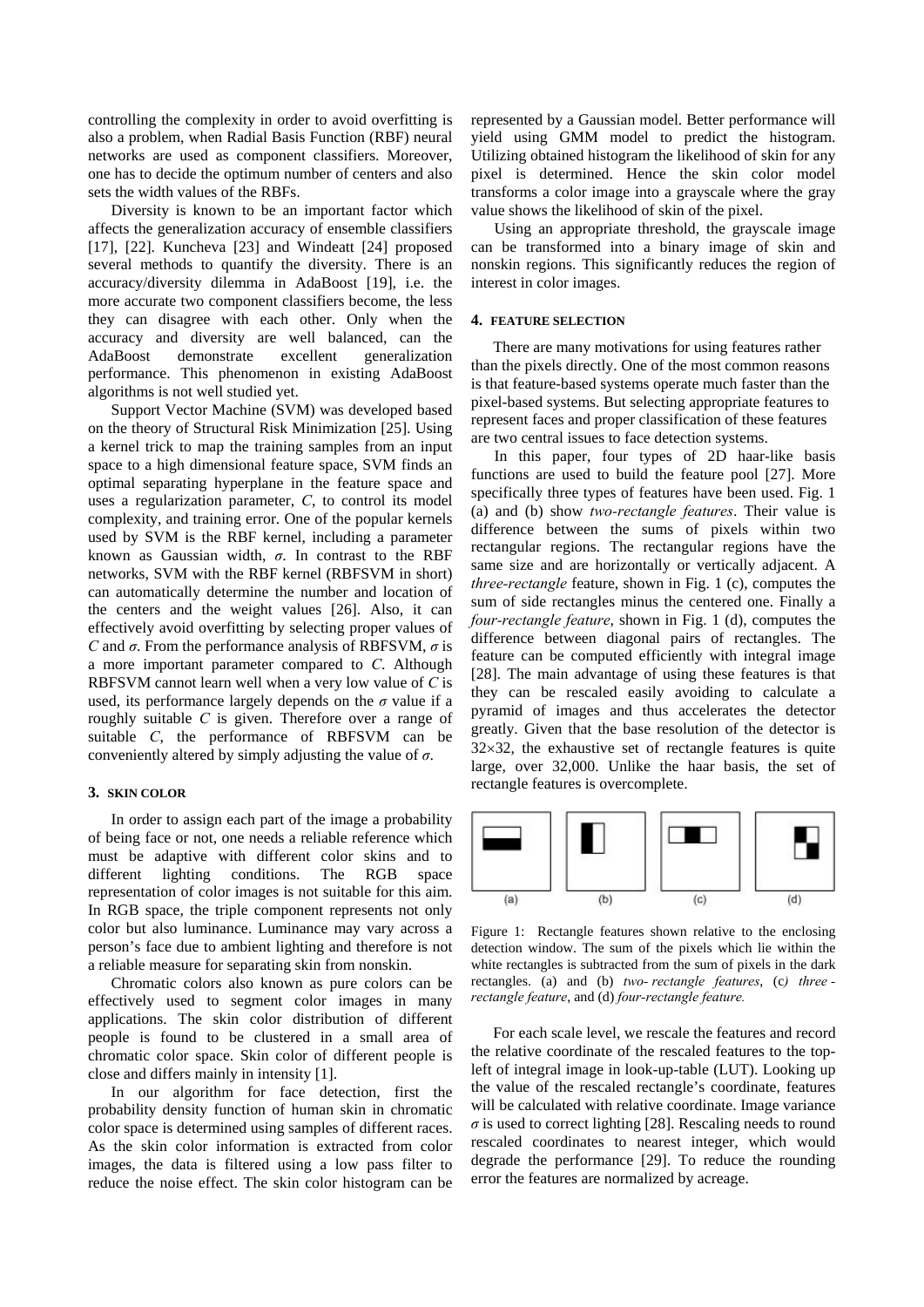Fig. 2 shows how a rectangular sum can be calculated. Using the integral image, to calculate the value of rectangle *D*, one needs to follow a four array reference procedure. From definition of integral images the value at any point  $x$  is the sum of the pixels left and above of it. Hence the value of rectangle *D* can be found as  $x_4 + x_1$  - $(x_2+x_3)$ . The difference between two rectangular sums can be computed in an eight array reference procedure, but as the *two-rectangle features* defined above involve adjacent rectangular sums they can be computed in six array references. *Three-rectangle* and *four-rectangle features* are computed in eight and nine array references respectively.



Figure 2: The sum of the pixels within rectangle *D* can be computed with four array references. The value of the integral image at location  $x_1$  is the sum of the pixels in rectangle  $A$ . The value at location  $x_2$  is  $A+B$ , at location  $x_3$  is  $A+C$ , and at location  $x_4$  is  $A+B+C+D$ . The sum within *D* can be computed as  $x_4 + x_1 - (x_2 + x_3)$ .

#### **5. STATISTICAL LEARNING**

This section describes boost-based learning methods to construct face/nonface classifier, and proposes a new boosting algorithm which improves boosting learning.

#### *A. AdaBoost Learning*

Given a set of training samples, AdaBoost [30] provides a probability distribution, *w*, over these samples. This distribution is initially uniform. Then, AdaBoost algorithm calls WeakLearn algorithm repeatedly in a series of cycles. At cycle *t*, AdaBoost provides training samples with a distribution  $w^t$  to the Weak Learn algorithm.

AdaBoost constructs a composite classifier by sequentially training classifiers while putting more and more emphasis on certain patterns.

For two class problems, a set of *N* labeled training examples  $(y_1, x_1), \ldots, (y_N, x_N)$  are given where  $y_i \in \{+1,-1\}$  is the class label associated with example  $x_i$ . For face detection,  $x_i$  is an image sub-window of a fixed size (for our system 32×32) containing an instance of the face  $(y_i = +1)$  or nonface  $(y_i = -1)$  pattern. In the notion of AdaBoost (see Algorithm 1), a stronger classifier is a linear combination of *M* weak classifiers.

In boosting learning, each sample  $x_i$  is associated with a weight *wi* and the weights are updated dynamically using a multiplicative rule according to the errors in previous learning so that more emphasis is placed on those samples which are erroneously classified by the weak classifiers learned previously.

Greater weights are given to weak learners with lower errors. The important property of AdaBoost is that if the weak learners consistently have accuracy only slightly better than half, then the error of the final hypothesis decays to zero exponentially. This means that the weak learners need to be only slightly better than random.

Furthermore, since proposed AdaBoost with SVM provides a convenient way to control the classification accuracy of each weak learner, it also provides an opportunity to deal with the well-known accuracy/diversity dilemma in Boosting methods.

| Algorithm 1. The AdaBoost Algorithm [30]                                                                                                                    |  |
|-------------------------------------------------------------------------------------------------------------------------------------------------------------|--|
| 1. Input: Training sample<br>Input: a set of training samples with labels $(y_1, x_1), , (y_N, x_N)$ ,<br>ComponentLearn algorithm, the number of cycles T. |  |

2. Initialize: the weights of training samples:  $w_i^1 = 1/N$ , for all *i=*1, …, *N* 

3. Do for *t =*1, …, *T*

(1)Use ComponentLearn algorithm to train the component

classifier  $h_{\tau}$  on the weighted training sample set.

(2)Calculate the training error of  $h_i$ :

$$
\varepsilon_t = \sum_{i=1}^N w_i^t, y_i \neq h_t(x_i).
$$

(3) Set weight of component classifier  $h_i$ :

$$
h_t: \alpha_t = \frac{1}{2} \ln \left( \frac{1 - \varepsilon_t}{\varepsilon_t} \right)
$$

(4)Update the weights of training samples:

$$
W_i^{t+1} = \frac{W_i^t \exp\{-\alpha_i y_i h_i(x_i)\}}{C_i}
$$

where  $C<sub>t</sub>$  is a normalization constant, and

$$
\sum_{i=1}^{N} w_i^{t+1} = 1
$$
  
4. Output: 
$$
f(x) = sign \sum_{i=1}^{T} \alpha_i h_i(x)
$$
.

## *B. SVM-based Approach for Classification*

SVM relies on a linear separation in a high dimension feature space where the data have been previously mapped, in order to take into account the eventual nonlinearities of the problem.

If we assume the training set  $X = (x_i)_{i=1}^l \subset \mathbb{R}^R$ where  $\ell$  is the number of training vectors, **R** stands for the real numbers set and  $R$  is the number of modalities, is labelled with two class targets  $Y = (y_i)_{i=1}^l$ , where :

$$
y_i \in \{-1, +1\} \quad \Phi: \mathbb{R}^R \to F \tag{1}
$$

Mapping the data into a feature space, maximizing the minimum distance in space  $F$  between  $\Phi(X)$  and the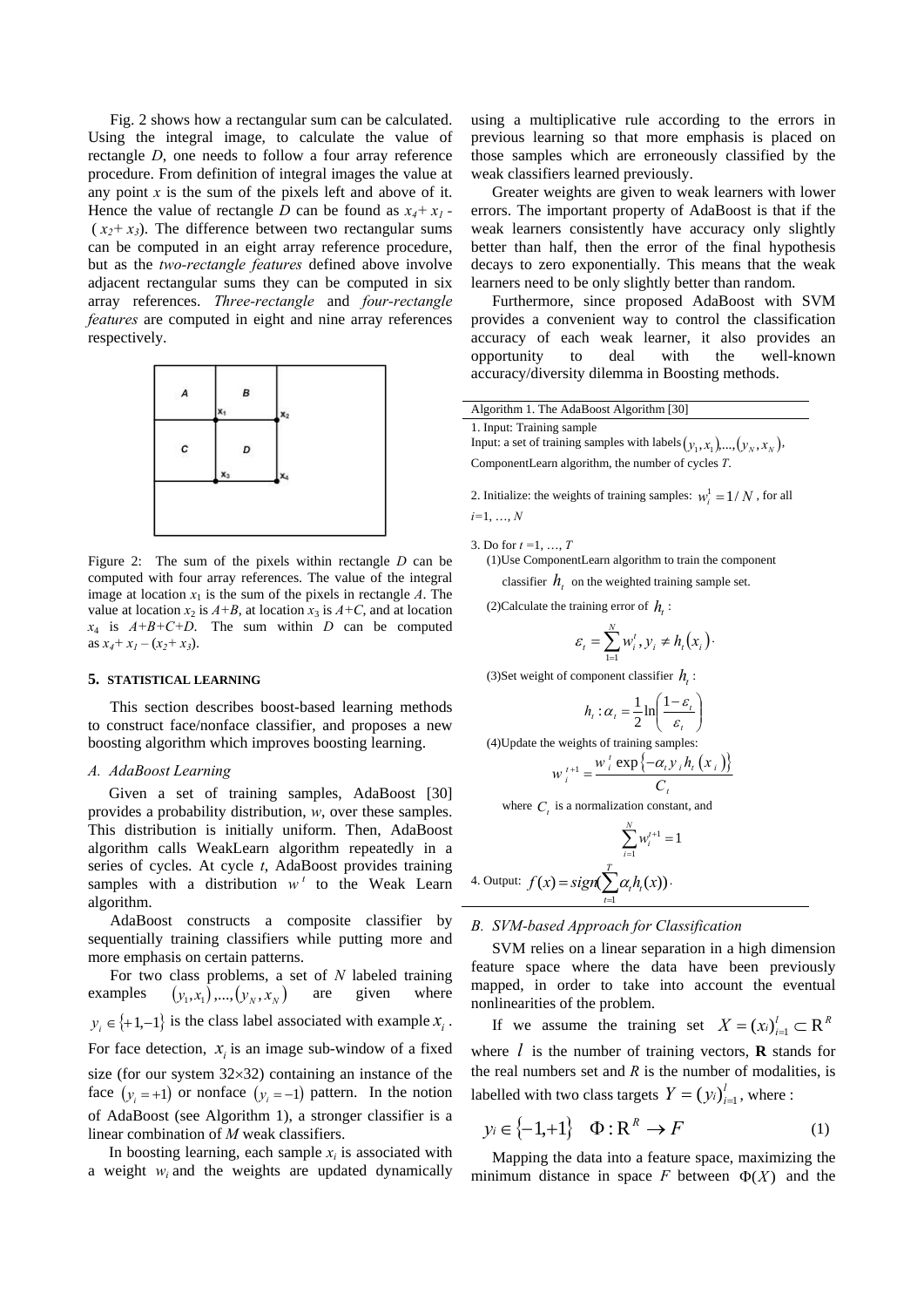separating hyperplane  $H(w,b)$  is a good means of reducing the generalization risk [25], where

$$
H(w, b) = \{f \in F \mid \langle w, f \rangle_F + b = 0\},\
$$
  

$$
(\langle \rangle \text{ means dot product})
$$
 (2)

The optimal hyperplane can be obtained solving the convex quadratic programming (QP) problem [25]:

Minimize 
$$
\frac{1}{2} ||w||^2 + c \sum_{i=1}^{l} \xi_i
$$
  
with  $y_i(< w, \Phi(X) > +b) \ge 1 - \xi \quad i = 1,...,l$  (3)

Constant *C* and slack variables *X* take into account the eventual non-separability of  $\Phi(X)$  into *F*.

In practice, this criterion is softened to the minimization of a cost factor involving both the complexity of the classifier and the degree to which marginal points are misclassified, and the trade-off between these factors is managed through a margin of error parameter (usually designated *C*) which is tuned through cross-validation procedures.

Although the SVM is based upon a linear discriminator, it is not restricted to making linear hypotheses. Nonlinear decisions are made possible by a nonlinear mapping of the data to a higher dimensional space. The phenomenon is analogous to folding a flat sheet of paper into any three-dimensional shape and then cutting it into two halves, the resultant nonlinear boundary in the two-dimensional space is revealed by unfolding the pieces.

The SVM's non-parametric mathematical formulation allows these transformations to be applied efficiently and implicitly: the SVM's objective is a function of the dot product between pairs of vectors; the substitution of the original dot products with those computed in another space eliminates the need to transform the original data points explicitly to the higher space. The computation of dot products between vectors without explicitly mapping to another space is performed by a kernel function.

The nonlinear projection of the data is performed by this kernel functions. There are several common kernel functions that are used such as the linear, polynomial kernel  $(K(x, y) = (\langle x, y \rangle_{R^R} + 1)^d$  and the sigmoidal kernel  $(K(x, y) = \tanh(_{R^R} + a))$ , where *x* and *y* are feature vectors in the input space.

The other popular kernel is the Gaussian (or "radial basis function") kernel, defined as:

$$
K(x, y) = \exp(\frac{-|x - y|^2}{(2\sigma^2)})
$$
\n(4)

Where  $\sigma$  is a scale parameter, and *x* and *y* are featurevectors in the input space. The Gaussian kernel has two hyper parameters to control performance *C* and the scale parameter  $\sigma$ . In this paper we used radial basis function (RBF).

#### *C. AdaBoosted SVM-based Component Classifier*

We combine SVM with AdaBoost to improve its capability in classification. When applying Boosting method to strong component classifiers, these classifiers must be appropriately weakened in order to benefit from Boosting [19].

Resampling is used to train AdaBoost [30]. One needs to train weak classifiers (SVM classifier) to obtain best Gaussian width, *σ* and the regularization parameter, *C*, for optimizing strong classifier (AdaBoost classifier). Hence, SVM with RBF kernel is used as weak learner for AdaBoost. A relatively large *σ* value, which corresponds to a SVM with RBF kernel with relatively weak learning ability, is preferred. Both resampling and reweighting can be used to train AdaBoost. The algorithm is as follows:

Algorithm 2. The AdaBoostedSVM Algorithm

# 1. Input: Training sample

Input: a set of training samples with labels  $(y_1, x_1), \ldots, (y_N, x_N)$ ,

The initial 
$$
\sigma = \sigma_{\text{ini}}
$$
 ,  $\sigma_{\text{min}}$  ,  $\sigma_{\text{step}}$ 

2. Initialize: the weights of training samples:  $w_i^1 = 1/N$ , for all *i=*1, …, *N*

3. Do while  $\sigma > \sigma_{\text{min}}$ 

(1)Use RBFSVM to train on the weighted training sample set. (2) Calculate the training error of  $h$ .

$$
\varepsilon_t = \sum_{i=1}^N w_i^t, y_i \neq h_t(x_i).
$$

(3) if  $\varepsilon_t > 5$ , decrease  $\sigma$  value by  $\sigma_{\text{step}}$  and goto(1)

(4)Set weight of component classifier  $h$ .

$$
h_t: \alpha_t = \frac{1}{2} \ln \left( \frac{1 - \varepsilon_t}{\varepsilon_t} \right)
$$

(5)Update the weights of training samples:  
\n
$$
w_i^{t+1} = \frac{w_i^t \exp\{-\alpha_i y_i h_i(x_i)\}}{w_i^{t+1}}
$$

$$
w_i^{t+1} = \frac{w_i^t \exp\{-\alpha_i y_i h_t(x_i)}{C_t}
$$

where  $C<sub>t</sub>$  is a normalization constant, and

$$
\sum_{i=1}^{N} w_i^{t+1} = 1
$$
  
4. Output: 
$$
f(x) = sign(\sum_{i=1}^{T} \alpha_i h_i(x)).
$$

#### *D. Face Detection System*

The SVM-based component classifier and AdaBoost algorithm are used for the classification of each stage of cascaded classifiers.

Fig. 3 shows the architecture of our face detection system. Firstly the region of interest in color images is reduced using skin color information. Color images are then converted into grayscale. At the first step a 32×32 slide window scans the image. Subset of two dimensional non-standard haar wavelet features selected in the offline feature selection procedure is applied to weak classifiers. Strong classifier is constructed as a linear combination of weak classifiers utilizing AdaBoosted SVM-based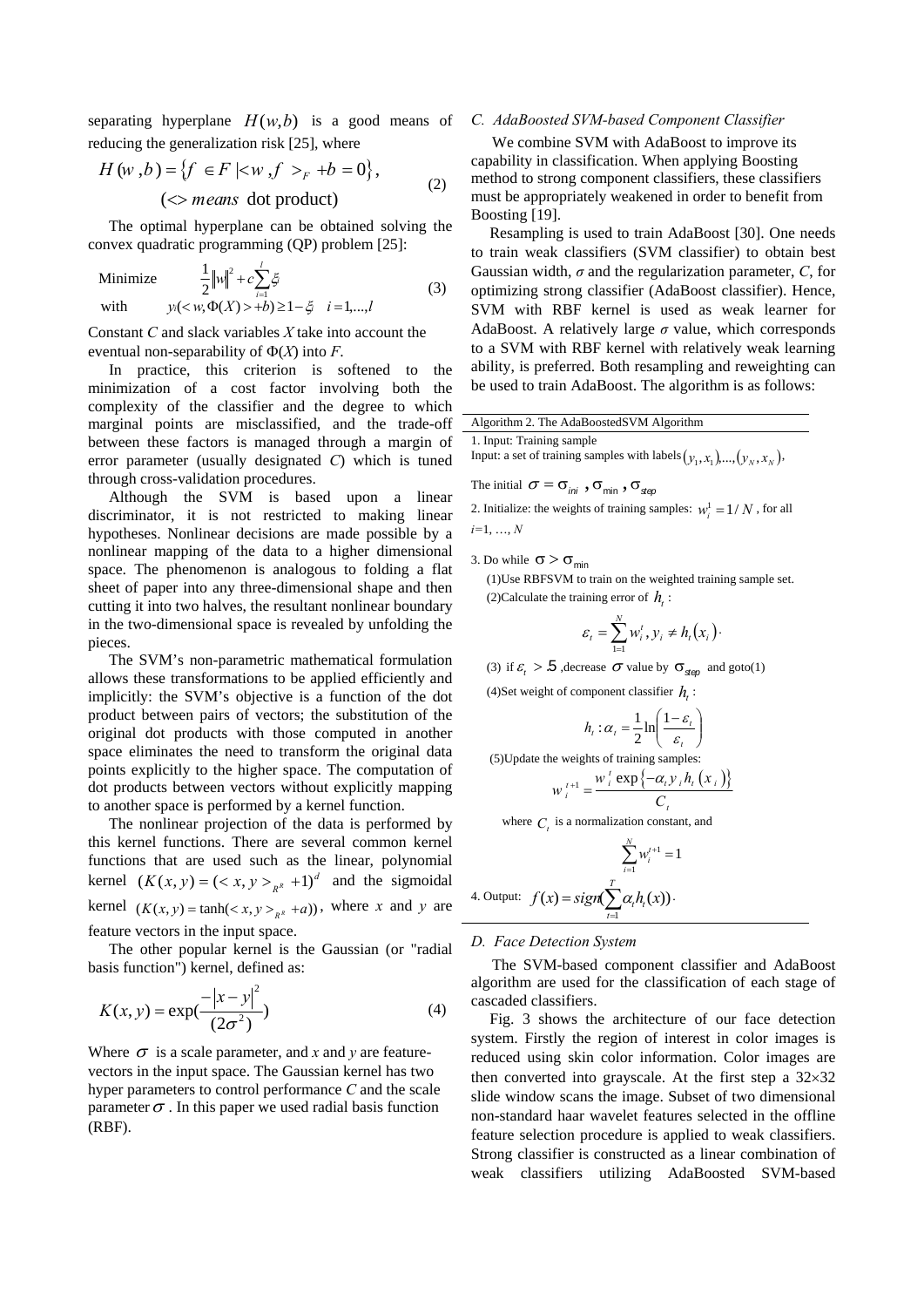component classifier learning. The detector is made of three strong classifiers in cascade. The slide-window is then resized and the procedure is repeated until the pyramidly-growing slide-window covers the whole image.



Figure 3: System architecture of AdaBoostedSVM method for face detetion.

# **6. EXPERIMENTAL RESULTS**

To train the detector, a set of face and nonface training images from MIT CBCL data set were used. The pairwise recognition framework is evaluated on a compound face database with 2000 face images. Hand labelled faces scaled and aligned to a base resolution of 32 by 32 pixels by the center point of the two eyes. For nonface training set, an initial 10,000 nonface samples were selected randomly from 15,000 large images which contain no face.

The proposed algorithm is then tested on the MIT– CMU frontal face test set. Specifically the test set includes 92 images containing 282 faces. As our method addresses detection of frontal and real human face, those MIT– CMU test images containing large pose-angled faces, linedrawn faces, poker faces, or cartoon faces are not included in our experiments. Noting that test images used in our experiments are from diverse sources, while the training images are only from one database, the test data is able to test the generalization performance of our AdaBoostedSVM method.

Fig. 4 displays examples of multiple face detection. The reason of missed detection in Fig. 4 (a) is that our AdaBoostedSVM method is only trained by the upright frontal faces, i.e. our training set did not include any poseangled face. Fig 4 (b) have three missed faces due to occlusion. These missed faces plus another one which is not presented here are only missed faces in our test set. These five missed faces among 92 images, containing 282 faces, lead to a high detection rate of 98.2%. Fig. 5 shows an example of detecting faces in multiple sizes, while examples of faces either very large or very small detected by our AdaboostedSVM classifier are presented in Fig. 6. Fig. 6 (a) displays the detection of the largest face in the test set. While Fig. 6 (d) shows the detection of the smallest face in the test set. Fig. 7 collects examples of detecting faces in images with poor quality.



Fig 4: Example of detecting faces in images containing multiple faces.



Fig 5: Multiple scale face detection.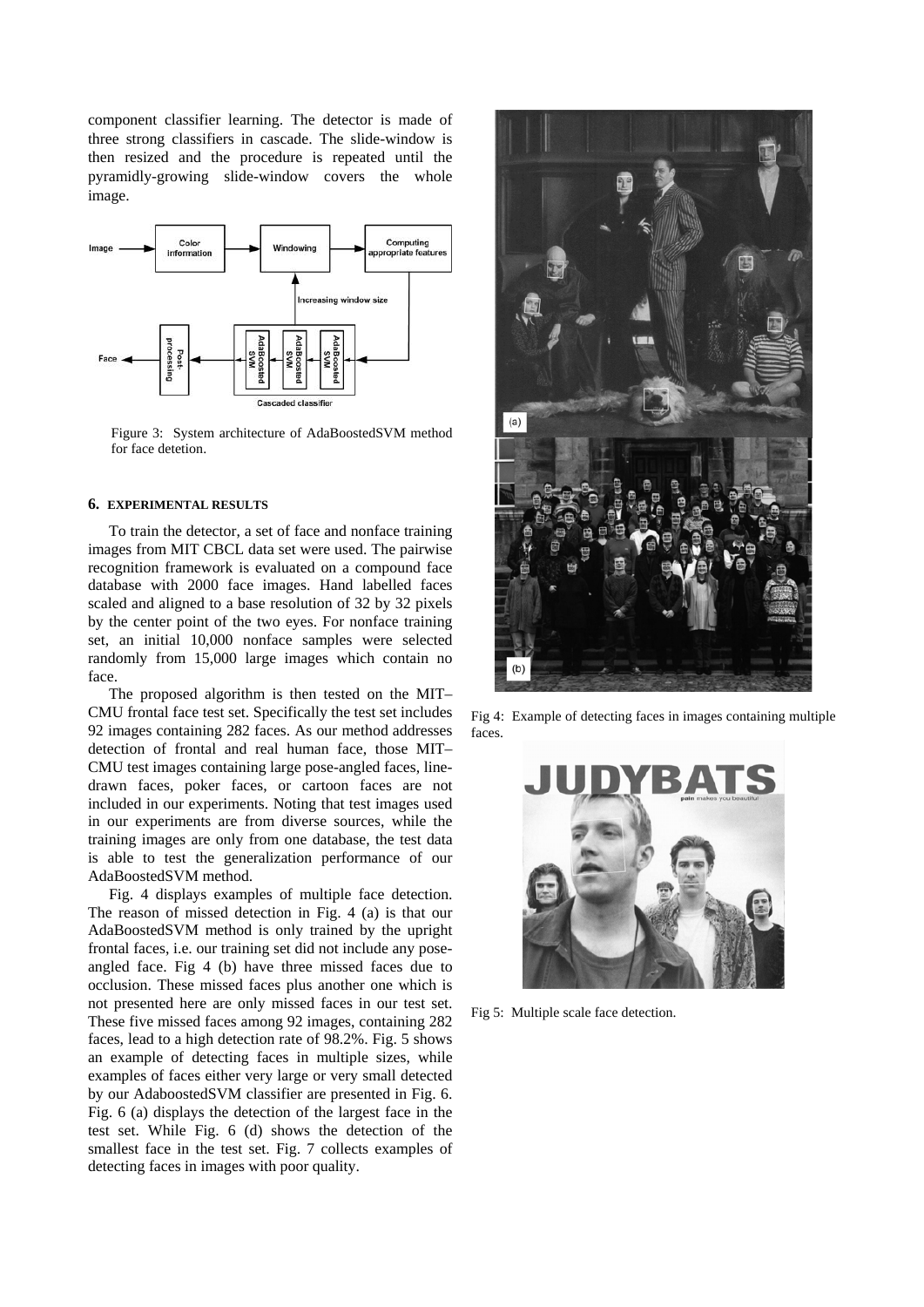

Fig 6: Examples of detecting faces that are either very large or very small.



Fig 7: Example of detecting faces in images with poor quality.

In comparison to other commonly used Adaboost methods, our AdaBoosted SVM-based component classifier algorithm is superior in both detection rate and speed. Table 1 compares the proposed AdaBoostedSVM method with other proper AdaBoost methods i.e. Decision Trees, and neural networks.

TABLE 1 COMPARISON ERROR RATE (%) FOR SOME ADABOOST METHODS

| False detections<br>Detector        | 120   | 200  |
|-------------------------------------|-------|------|
| <b>Adaboost with SVM</b>            | 5.41  | 1.85 |
| <b>Adaboost with Decision Trees</b> | 9.81  | 2.42 |
| Adaboost with neural                | 14.51 | 5.41 |
| networks                            |       |      |

An ROC (Receiver Operator Characteristics) curve comparing the performance of our detector on the MIT– CMU test set is shown in Fig. 8.



Fig 8: Comparison of ROC for frontal face detection results.

## **7. CONCLUSION**

AdaBoost with properly designed SVM-based component classifiers is proposed in this paper, which is achieved by adaptively adjusting the kernel parameter to get a set of effective component classifiers. Experimental results on MIT–CMU database for face detection demonstrated that proposed AdaBoostedSVM algorithm performs better than other approaches of using component classifiers such as Decision Trees and neural networks both in accuracy and speed and have a high detection rate of 98.2%. It is also found that proposed AdaBoostedSVM algorithm demonstrated good performance on imbalanced classification problems. Based on the AdaBoostedSVM, an improved version is further developed to deal with the accuracy/diversity dilemma in Boosting algorithms, giving rise to better generalization performance. Experimental results indicate that the performance of the cascaded AdaBoost classifier with SVM is overall superior to those obtained by the neural network or Decision Tree.

#### **8. REFERENCES**

- [1] R.-L. Hsu, M. Abdel-Mottaleb, and A.K. Jain, "Face detection in color images," *IEEE Trans. Pattern Anal. Mach. Intell.*, vol. 24, pp. 695-705, 2002.
- [2] M.-H. Yang, D.J. Kriegman, and N. Ahuja, "Detecting Faces in Images: a Survey," *IEEE Trans. Pattern Anal. Mach. Intell.*, vol. 24, pp. 34-58, 2002.
- [3] Z. Jin, J.-Y. Yang, Z.-S. Hu, and Z. Lou, "Face recognition based on the uncorrelated discriminant transformation," *Pattern Recogn.,* vol. 34, pp. 1405-1416, 2001.
- [4] A.K. Jain, R.P.W. Duin, and J. Mao, "Statistical pattern recognition: a review," *IEEE Trans. Pattern Anal. Mach. Intell.,* vol. 22, pp. 4–37, 2000.
- [5] A. Pentland, "Looking at people: sensing for ubiquitous and wearable computing," *IEEE Trans. Pattern Anal. Mach. Intell.,* vol. 22, pp.107–119, 2000.
- [6] R. Chellappa, C.L. Wilson, and S. Sirohey, "Human and machine recognition of faces: a survey, " *Proc. IEEE* vol. 83, pp.705–740, 1995.
- [7] A. Pentland, B. Moghaddam, and T. Starner, "View-based and modular eigenspaces for face recognition," in *Proc.1994 Computer Vision and Pattern Recognition*, pp. 84–91.
- [8] A. Yuille, P. Hallinan, and D. Cohen, "Feature extraction from faces using deformable templates," *Int'l J. Computer Vision*, vol. 8, pp. 99-111, 1992.
- [9] E. Hjelmas, and B.K. Low, "Face detection: a survey," *Comput. Vision Image Underst.*, vol. 83, pp. 236–274, 2001.